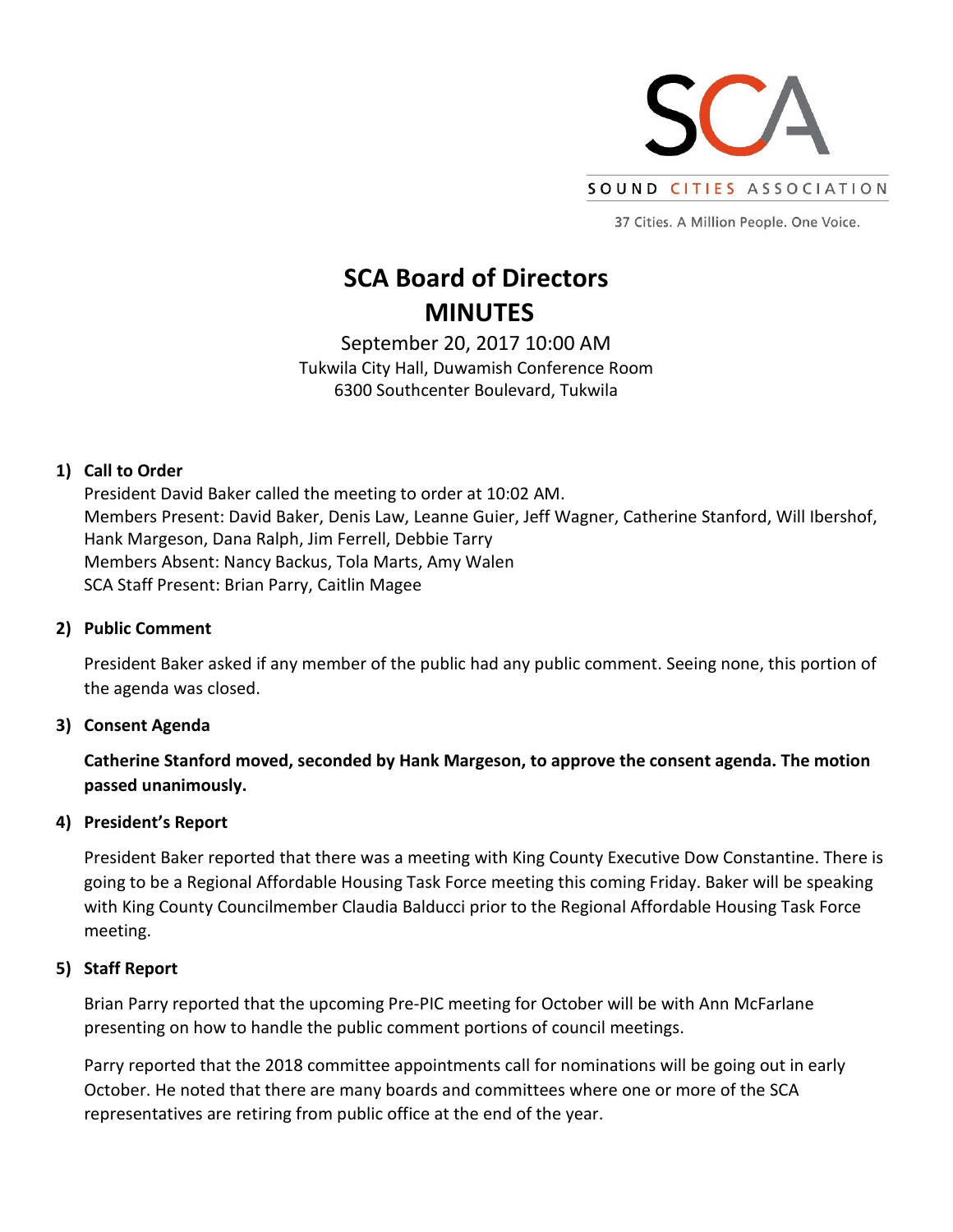Parry reported that SCA had received a request from a reporter with the Seattle Times to hear from SCA cities about actions they are taking to address the affordable housing crisis in the region.

President Baker reported that the Northlake Lutheran Church in Kenmore is launching a new initiative to aid and shelter local homeless persons and asked Board members about their experience with similar community efforts. Dana Ralph reported that Kent has churches with similar programs where they allow men to stay overnight. Jeff Wagner reported that in Covington, Saint John Baptist Church is allowing the homeless to camp in their vehicles overnight.

#### **6) Nominating Committee Report**

**Leanne Guier moved, seconded by Hank Margeson, to appoint Council President Bill Boyce, Kent, to the Children & Youth Advisory Board. The motion passed unanimously.** 

**Leanne Guier moved, seconded by Jeff Wagner, to appoint Councilmember Penny Sweet, Kirkland, and Councilmember Phillipa Kassover, Lake Forest Park, to the Solid Waste Advisory Committee. The motion passed unanimously.** 

#### **7) Finance Committee Report**

Will Ibershof reported the proposed 2018 budget would be brought before the board following SCA receiving the 2018 medical and retirement rates, and that SCA is on track with its current year budget.

President Baker reported that the Executive Committee needs to have another meeting to bring forth the Executive Directors salary at the October board meeting.

## **8) PIC Chair's Report**

President Baker reported that PIC met on September 13, 2017. Topics included 2018 regional board and committee appointments; Regional Centers; the Veterans, Seniors and Human Services Levy; and Metro's Flat Fare proposal. President Baker reported that Metro's Flat Fare proposal was addressed recently at a meeting with King County Executive Constantine and that there appeared to be broad support for the proposal. Hank Margeson noted that the Metro Flat Fare will benefit riders who commute from outside of Seattle.

Hank Margeson asked for clarification regarding who has authority under state law to place a cultural access levy on the ballot in the future following its failure countywide in August. President Baker stated that the authority to place a measure on the ballot only transferred to cities if the county did not do so by a deadline described in state law.

## **9) City Manager's Report**

Debbie Tarry reported on the September 6, 2017 City Managers & Administrators meeting. Topics included an update from the Association of Washington Cities on the capital budget, an update from King County Assessor John Wilson on the impact of the McCleary decision on property taxes, information from the Public Disclosure Commission on guidelines relating to resident surveys, as well as an introduction of SCA staff.

#### **10) Discussion Items**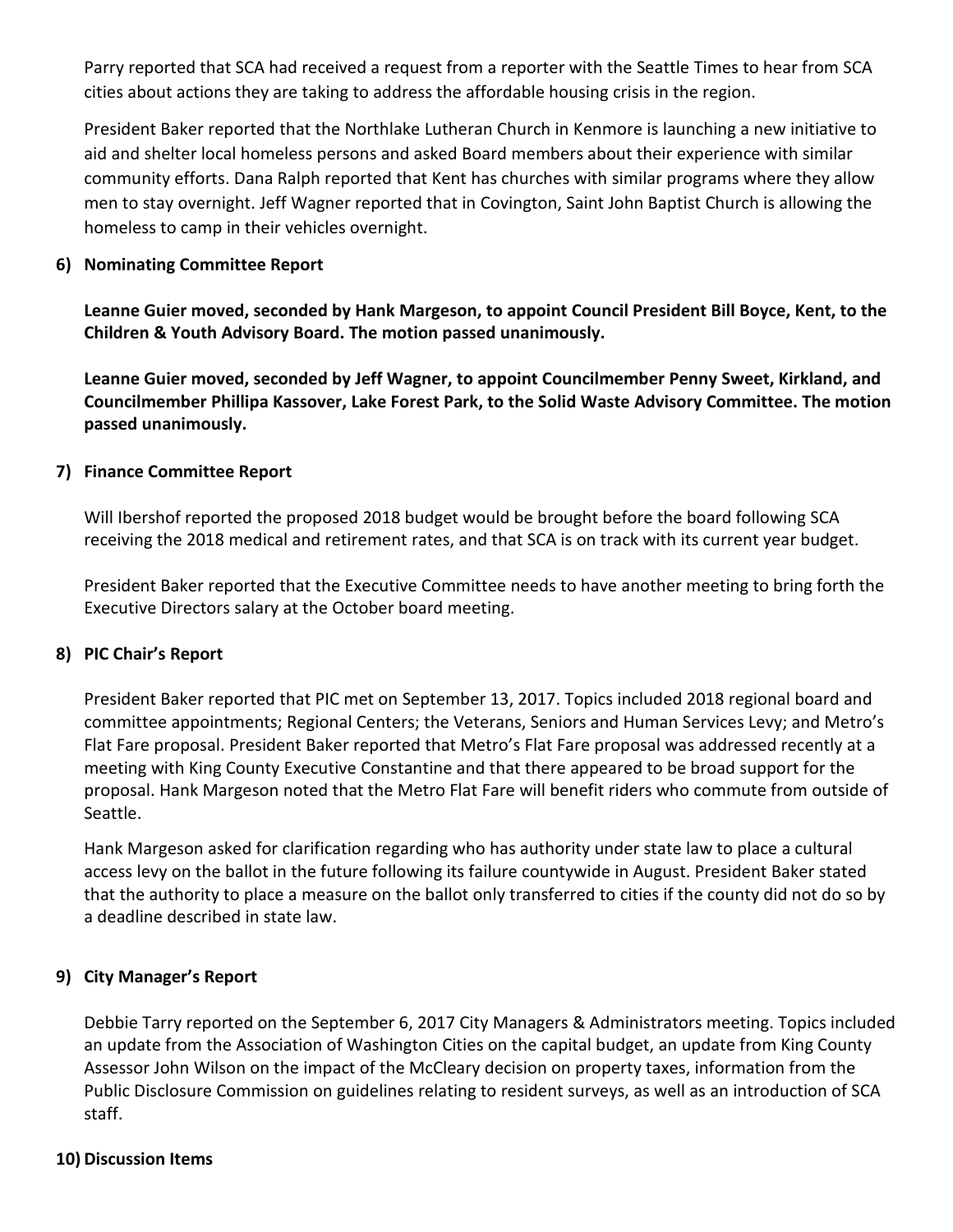Brian Parry reported on the 2018 Legislative Committee. At a previous meeting the board agreed to retain the members of the 2017 Legislative Committee with one change due to retirement.

## **Jeff Wagner moved, seconded by Dana Ralph, to appoint Mayor David Baker, Kenmore; Mayor Leanne Guier, Pacific; Deputy Mayor Catherine Stanford, Lake Forest Park; Councilmember Ed Prince, Renton; and Councilmember Amy Ockerlander, Duvall to the 2018 Legislative Committee. The motion passed unanimously.**

Brian Parry reported that SCA had a legislative panel for the networking dinner that occurred on September 6, 2017. Catherine Stanford thanked staff for their work coordinating the event.

Parry reported that the SCA Annual Meeting will be held on November 29, 2017 at the Renton Pavilion Event Center. President Baker suggested SCA ask the author of *For the Love of Cities,* Peter Kageyama, to be the keynote speaker if SCA were to cover his travel expenses.

Parry provided a list of retiring elected officials from SCA member cities to consider as potential candidates to be honored by the board as SCA Members Emeritus. Parry provided an overview of the SCA Member Emeritus qualifications per adopted board policies. Parry said that additional information about potential candidates, including any recommendation from PIC members, would be provided at the October board meeting.

Parry reported on upcoming board elections.

Parry asked board members for suggested locations for the December SCA caucus meetings. The board agreed that the locations and format of the 2016 caucus meetings should be repeated in 2017.

## **11) Upcoming Events**

President Baker reported that the Board meetings for the rest of the year will take place on October 18, 2017, November 15, 2017, and December 20, 2017. The meeting on December 20, 2017 may potentially be a telephonic meeting.

President Baker reported that the Annual Meeting will take place on November 29, 2017 at the Renton Pavilion Event Center.

President Baker reported that the South and South Valley Caucus Meeting will take place on December 6, 2017 and the North and Snoqualmie Valley Caucus Meeting will take place on December 7, 2017.

## **12) For the good of the order**

Will Ibershof complemented the Federal Way Performing Arts Center following a recent visit and encouraged board members to visit the spectacular facility. Jim Ferrell said the city was very happy with the quality of the facility.

Ibershof said that he has recently been participating in an effort of the Union Gospel Mission to engage local homeless persons to provide meals and hear about their needs directly. He encouraged other board members to join him on a future evening and offered to help coordinate with those who were interested.

Catherine Stanford reported that the Economic Development District Board, which she chairs, unanimously approved an update to the Regional Economic Strategy. Stanford said that she was especially